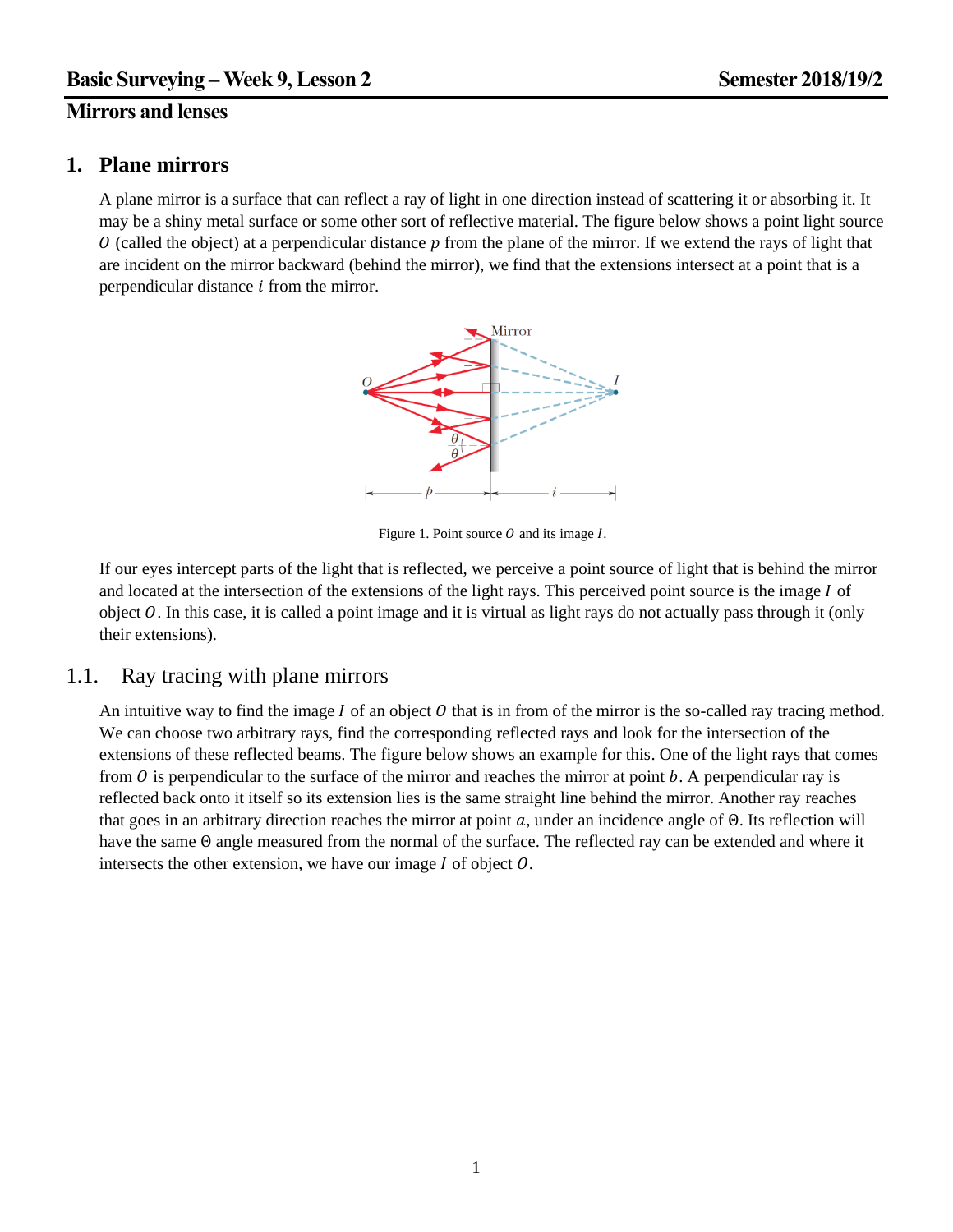

Figure 2. Ray tracing with a plane mirror.

The right triangles on the figure are congruent (similar and equal in size), therefore their horizontal sides have the same length, that is:

$$
\overline{Ib}=\overline{Ob}.
$$

By convention, object distances are taken to be positive and image distances for virtual images are negative. So the above equation can written as

$$
p=-i
$$

The image of extended objects can be derived in the same way as for a point object, but now each small – pointlike – portion of the extended object acts like the point source  $O$  in the above example.



Figure 3. Image of extended object from ray tracing.

## **2. Spherical mirrors**

Spherical mirrors are in the shape of small section of the surface of a sphere. The plane mirror can be considered a special case of the spherical mirror, where the radius of curvature is infinity.



Figure 4. *A concave (left) and a convex (right) mirror*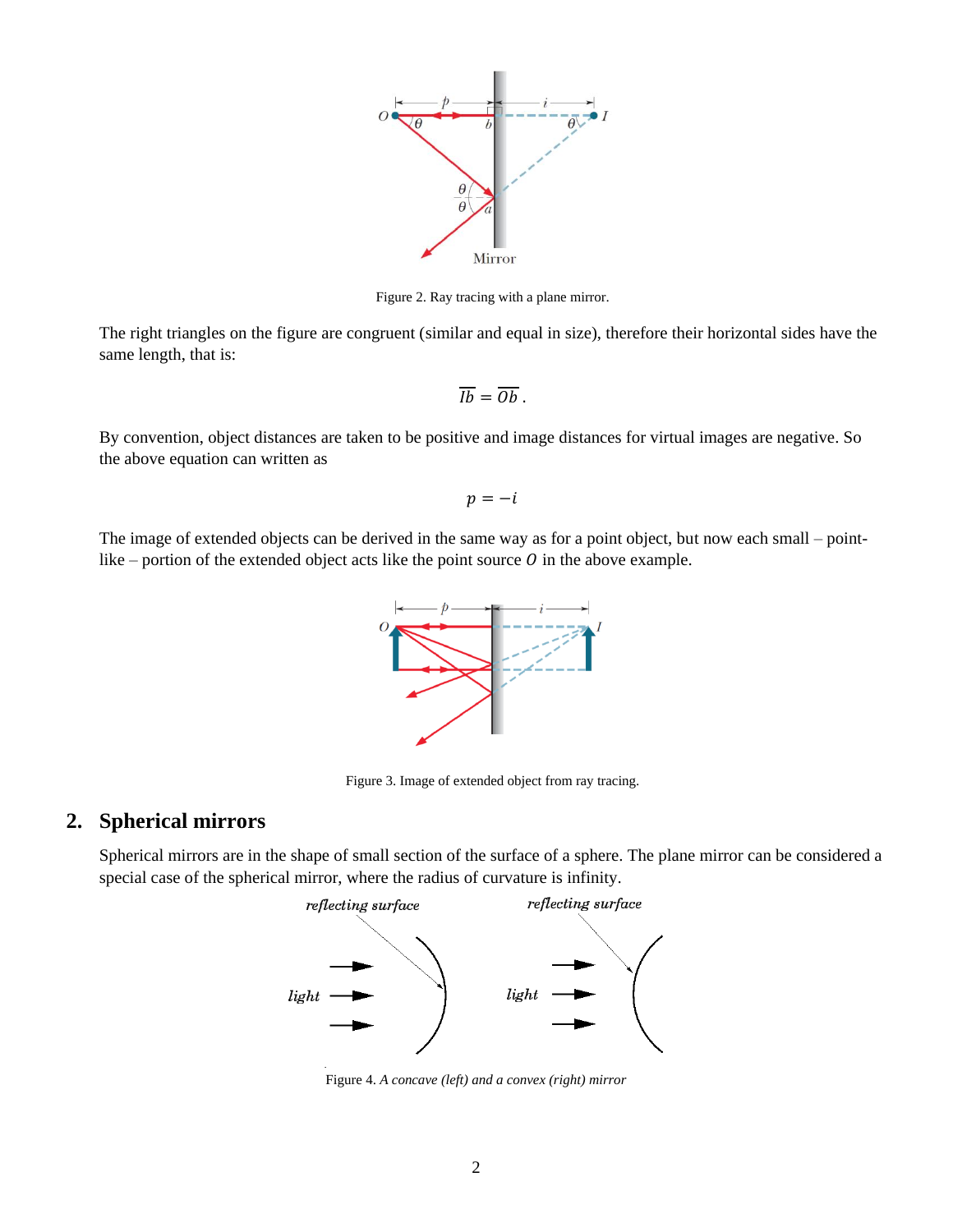A concave mirror can be seen on the figure above (left), concave meaning in this case that the surface is "caved in" from the object side, a convex mirror (right) is the opposite of the concave one, its surface is "flexed out" towards the object.

In Figure 5. we can see the basic concepts of image formation. The normal to the center of the mirror is called the *principal axis*. The mirror is *rotationally symmetric* about this axis. The point where principal axis meets the mirror is called the *vertex*. Point  $C$  is equidistant from all points on the reflecting surface, it is called the *centre of curvature* or the *center* of the mirror. The distance between C and V is called the *radius of curvature* and is denoted  $R$ . Light-rays striking a concave mirror parallel to its principal axis, and not too far away from this axis, are reflected by the mirror through the same point F, the *focal point*, or *focus*, on the principal axis. The distance along the principal axis from the focus to the vertex is called the *focal length* of the mirror, and is denoted f.



Figure 5. *Image formation by a concave mirror.*

(more details:<https://farside.ph.utexas.edu/teaching/316/lectures/node136.html> )

# 2.1. Graphical Image Formation by Concave Mirrors

There are two alternative methods of locating the image formed by a concave mirror. The first is graphical, the second is analytical. The graphical method of locating the image produced by a concave mirror consists of ray tracing using four simple rules (see Figure 6.):

- 1) A ray that is initially parallel to the central axis will pass through the focus of the mirror after reflection.
- 2) A ray that passes through the focus will be parallel to the principal axis after reflection.
- 3) .A ray which passes through the centre of curvature *C* of the mirror is reflected back along its own path (since it is perpendicular to the mirror).
- 4) A ray that is incident on mirror in the vertex point V (where the principal axis intersects the surface of the mirror, see below) is reflected symmetrically about the central axis.

The intersection of any two ray will define the image of the corresponding point of the object.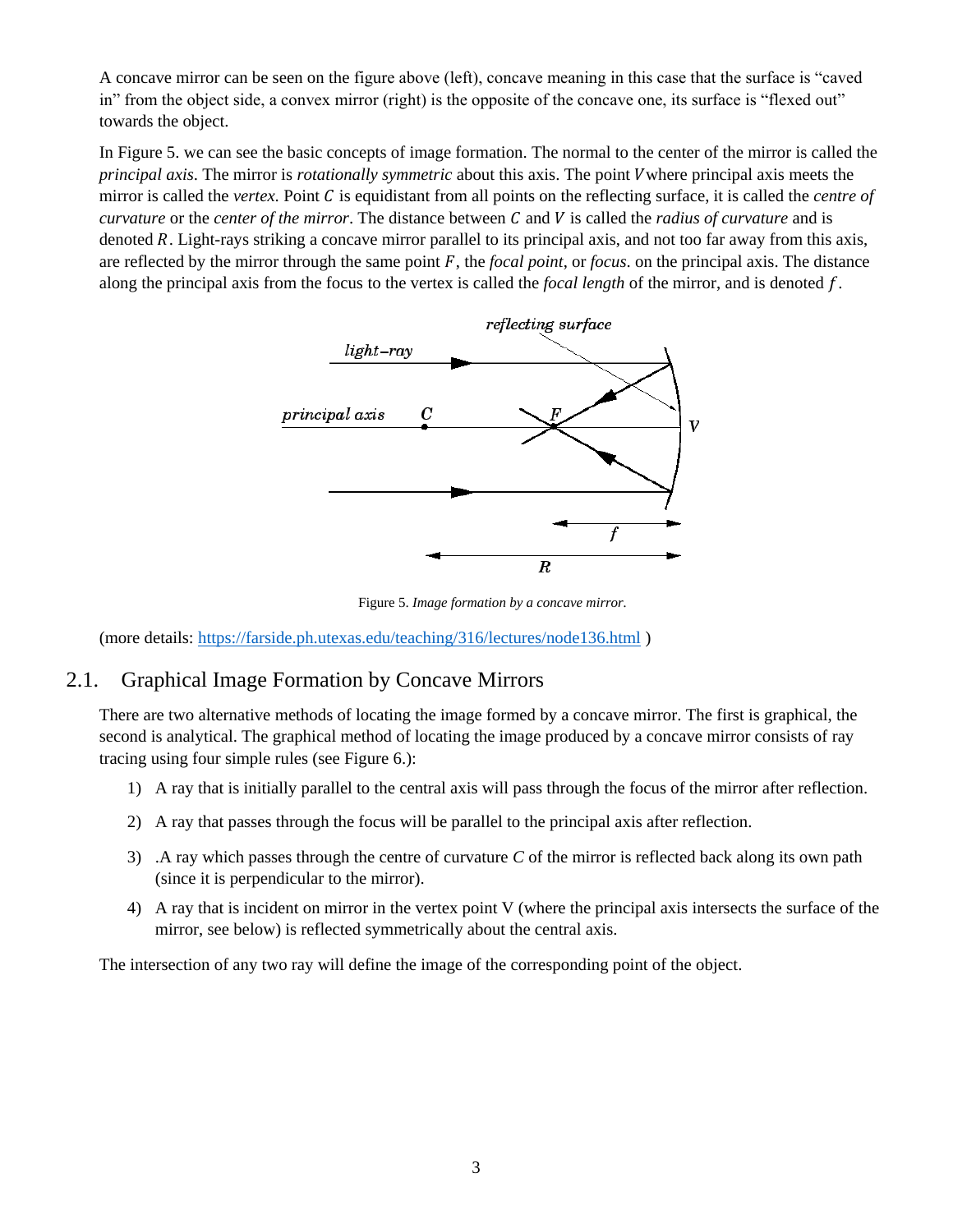

Figure 6. *Formation of a real image by a concave mirror.*

Consider an object *ST* which is placed a distance *p* from a concave spherical mirror, as shown in Fig. 5. Let us suppose that the object distance  $p$  is greater than the focal length  $f$  of the mirror. Consider four light-rays emanating from the tip *T* of the object which strike the mirror, as shown in the figure. The reflected rays are constructed using rules 1-4 above, and the rays are labelled accordingly. It can be seen that the reflected rays all come together at some point *T'*. Thus, *T'* is the image of T. A complete image of the object is produced between *S'* and *T'*. This image is termed a real image. According to the figure, the image is inverted with respect to the object, and is also magnified.



Figure 7. *Formation of a virtual image by a concave mirror*

Figure [7.](https://farside.ph.utexas.edu/teaching/316/lectures/node137.html#f13.5) shows what happens when the object distance *p* is less than the focal length *f*. In this case, the image appears to an observer looking straight at the mirror to be located *behind* the mirror. For instance, rays emanating from the tip *T* of the object appear, after reflection from the mirror, to come from a point *T'* which is behind the mirror. Note that only two rays are used to locate *T'*. *Two* is the minimum number of rays needed to locate a point image. Of course, the image behind the mirror cannot be viewed by projecting it onto a screen, because there are no real light-rays behind the mirror. This type of image is termed a *virtual image*. The characteristic difference between a real image and a virtual image is that, immediately after reflection from the mirror, light-rays emitted by the object *converge* on a real image, but *diverge* from a virtual image. According to Fig. [7.,](https://farside.ph.utexas.edu/teaching/316/lectures/node137.html#f13.5) the image is *upright* with respect to the object, and is also *magnified*. (more details: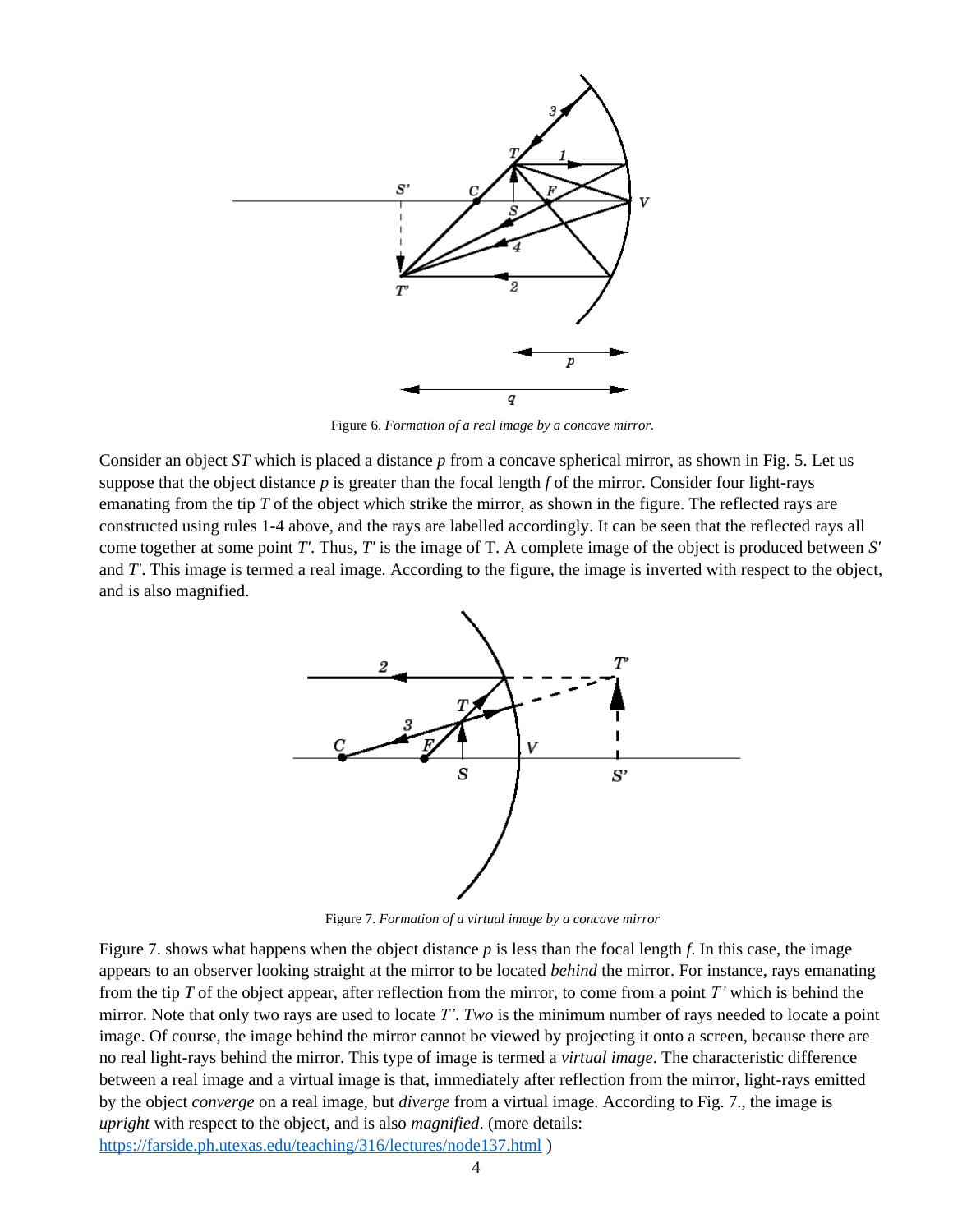## 2.2. Analytical Image Formation by Concave Mirrors

The graphical method described above is fine for developing an intuitive understanding of image formation by concave mirrors, or for checking a calculation, but is a bit too cumbersome for everyday use. The analytic method described below is far more flexible.



Figure 8. Image formation by a concave mirror

Consider an object *ST* placed at a distance *p* in front of a concave mirror of radius of curvature *R*. In order to find the image *S'T'* produced by the mirror, we draw two rays from *T* to the mirror (see Fig. 8.). The first, labelled *1*, travels from *T* to the vertex *V* and is reflected such that its angle of incidence  $\theta$  equals its angle of reflection. The second ray, labelled *2*, passes through the center of curvature *C* of the mirror, strikes the mirror at point *B*, and is reflected back along its own path. The two rays meet at point *T'*. Thus, *S'T'* is the image of *ST*, since point *S'* must lie on the principal axis.

In the triangle *STV*, we have tan  $\theta = h/p$ , and in the triangle *S'T'V* we have tan  $\theta = -h'/q$ , where *p* is the object distance, and *q* is the image distance. Here, *h* is the height of the object, and *h'* is the height of the image. By convention, *h'* is a negative number, since the image is inverted (if the image were upright then *h'* would be a positive number). It follows that

$$
\tan \theta = \frac{h}{p} = \frac{-h'}{q}.\tag{1}
$$

Thus, the *magnification M* of the image with respect to the object is given by

$$
M = \frac{-h'}{h} = \frac{q}{p} \tag{2}
$$

By convention, *M* is negative if the image is inverted with respect to the object, and positive if the image is upright. It is clear that the magnification of the image is just determined by the ratio of the image and object distances from the vertex.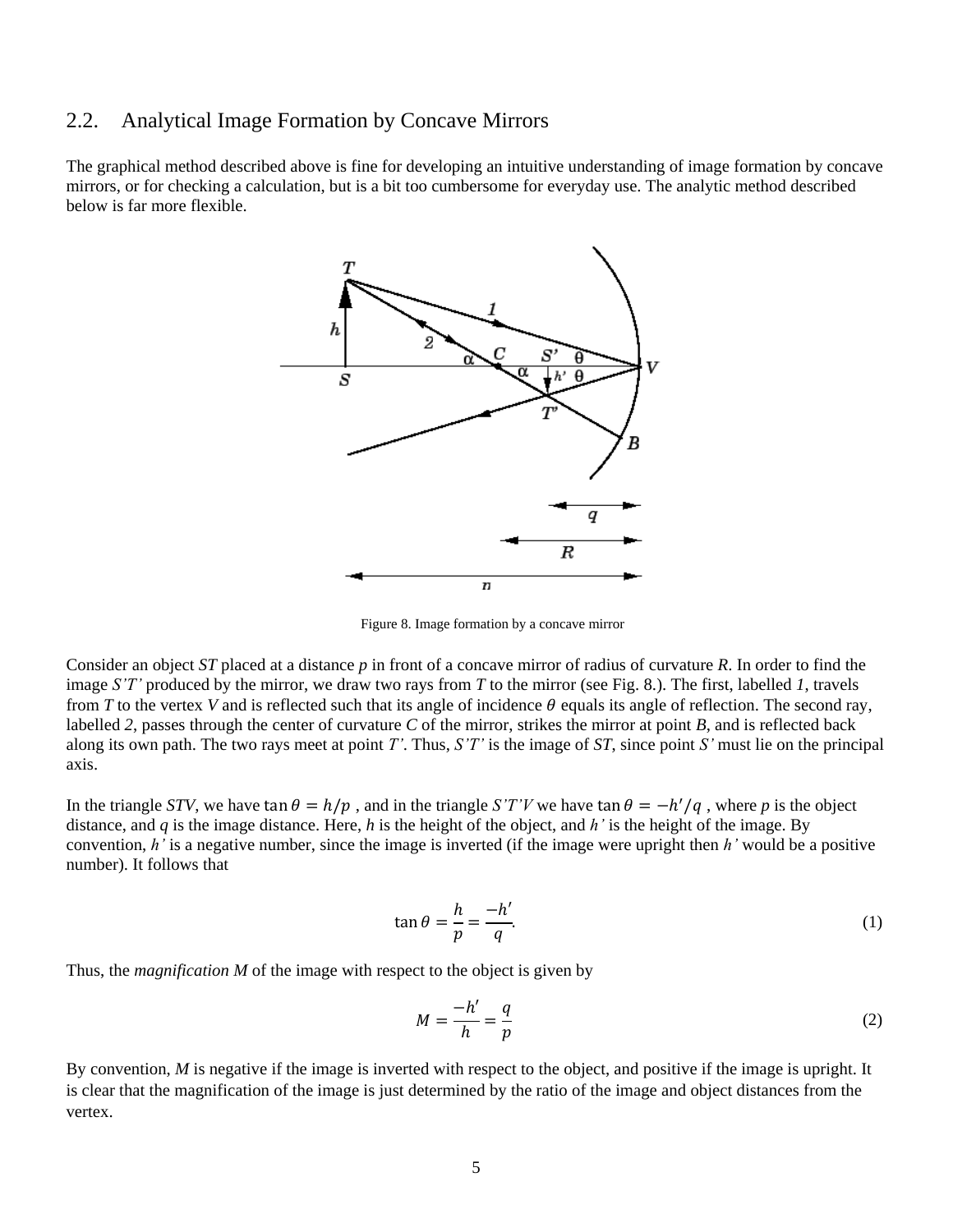From triangles *STC* and *S'T'C*, we have tan  $\alpha = h/(p - R)$  and tan  $\alpha = -h'/(R - q)$ , respectively. These expressions yield

$$
\tan \alpha = \frac{h}{p - R} = -\frac{h'}{R - q}.\tag{3}
$$

Equations [\(2\)](https://farside.ph.utexas.edu/teaching/316/lectures/node137.html#e13.12) and [\(3\)](https://farside.ph.utexas.edu/teaching/316/lectures/node137.html#e13.13) can be combined to give

$$
\frac{-h'}{h} = \frac{R - q}{p - R} = \frac{q}{p'},\tag{4}
$$

which easily reduces to

$$
p R - p q = p q - q R
$$
  
\n
$$
p R + q R = 2 p q
$$
  
\n
$$
p + q = \frac{2 p q}{R}
$$
  
\n
$$
\frac{1}{p} + \frac{1}{q} = \frac{2}{R}
$$
\n(5)

This expression relates the object distance, the image distance, and the radius of curvature of the mirror. For an object which is very far away from the mirror (*i.e.*,  $p \to \infty$ ), so that light-rays from the object are parallel to the principal axis, we expect the image to form at the focal point *F* of the mirror. Thus, in this case,  $q = f$ , where *f* is the focal length of the mirror, and Eq. [\(5\)](https://farside.ph.utexas.edu/teaching/316/lectures/node137.html#e13.15) reduces to

$$
0 + \frac{1}{f} = \frac{2}{R}
$$
\n<sup>(6)</sup>

The above expression yields

$$
f = \frac{R}{2} \tag{7}
$$

In other words, in the paraxial approximation, the focal length of a concave spherical mirror is *half* of its radius of curvature. Equations [\(5\)](https://farside.ph.utexas.edu/teaching/316/lectures/node137.html#e13.15) and [\(7\)](https://farside.ph.utexas.edu/teaching/316/lectures/node137.html#e13.17) can be combined to give

$$
\frac{1}{p} + \frac{1}{q} = \frac{1}{f}
$$
 (8)

The above expression was derived for the case of a real image. However, it also applies to virtual images provided that the following sign convention is adopted. For real images, which always form *in front* of the mirror, the image distance *q* is *positive*. For virtual images, which always form *behind* the mirror, the image distance *q* is *negative*. It immediately follows, from Eq. [\(2\)](https://farside.ph.utexas.edu/teaching/316/lectures/node137.html#e13.12), that real images are always inverted, and virtual images are always upright. Table [1](https://farside.ph.utexas.edu/teaching/316/lectures/node137.html#t13.1) shows how the location and character of the image formed in a concave spherical mirror depend on the location of the object, according to Eqs. [\(2\)](https://farside.ph.utexas.edu/teaching/316/lectures/node137.html#e13.12) and [\(8\)](https://farside.ph.utexas.edu/teaching/316/lectures/node137.html#e13.18). It is clear that the *modus operandi* of a shaving mirror, or a makeup mirror, is to place the object (*i.e.*, a face) between the mirror and the focus of the mirror. The image is upright, (apparently) located behind the mirror, and magnified.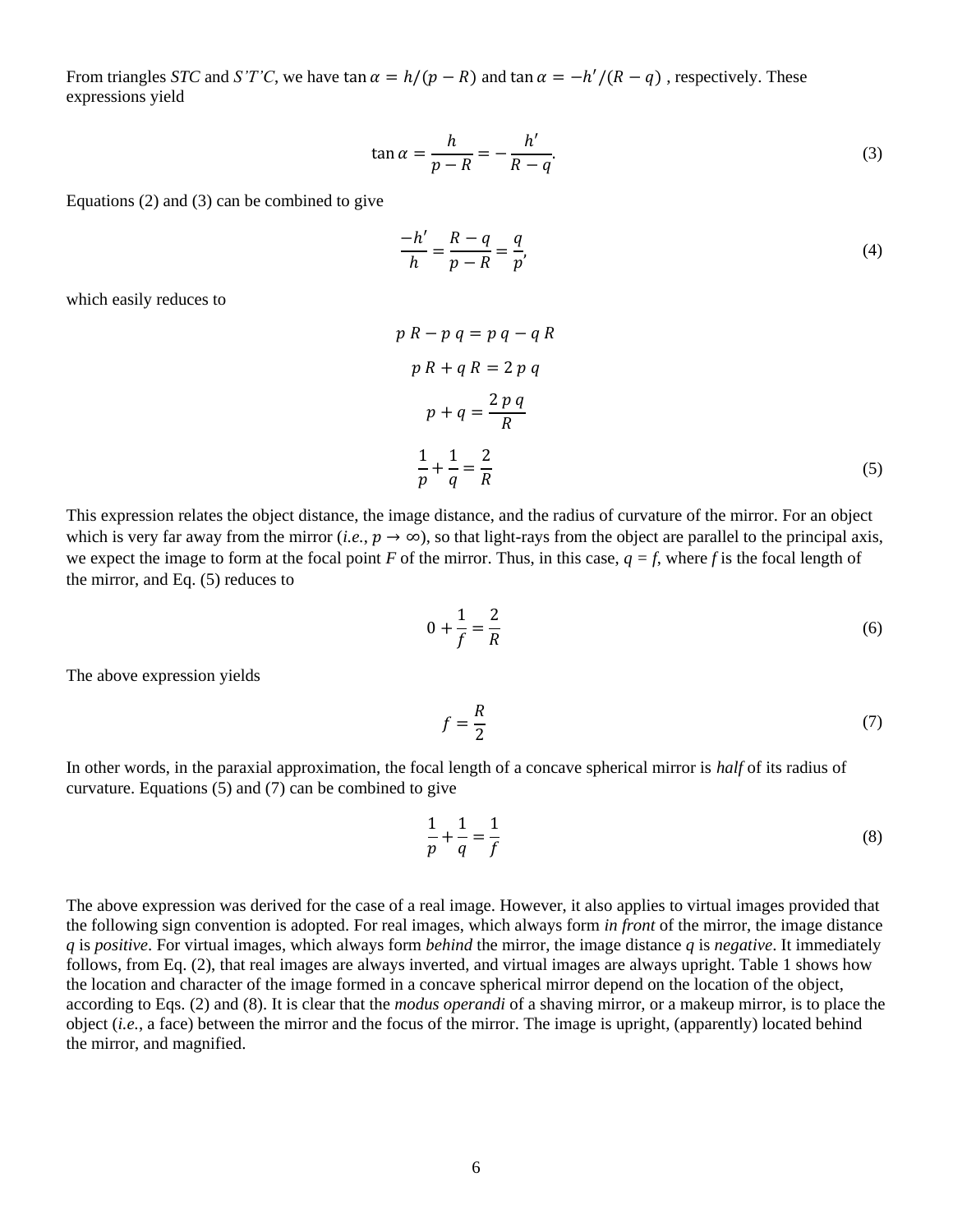| <i>Position of object</i> | Position of image | Character of image          |
|---------------------------|-------------------|-----------------------------|
| $p = \infty$              | $q = f$           | Real, zero size             |
| $R < p < \infty$          | f < q < R         | Real, inverted, diminished  |
| $p = R$                   | $q = R$           | Real, inverted, same size   |
| f < p < R                 | $R < q < \infty$  | Real, inverted, magnified   |
| $p = t$                   | $q = \infty$      |                             |
| n < t                     | $-\infty < q < 0$ | Virtual, upright, magnified |
| $n=0$                     | $a=0$             | Virtual, upright, same size |

**Table 1:** *Rules for image formation by concave mirrors.*

#### 2.3. Image Formation by Convex Mirrors

The definitions of the principal axis, center of curvature *C*, radius of curvature *R*, and the vertex *V*, of a convex mirror are analogous to the corresponding definitions for a concave mirror. When parallel light-rays strike a convex mirror they are reflected such that they appear to emanate from a single point *F* located behind the mirror, as shown in Fig. 9. This point is called the virtual focus of the mirror. The focal length *f* of the mirror is simply the distance between *V* and *F*. As is easily demonstrated the focal length of a convex mirror is half of its radius of curvature.



Figure 9 The virtual focus of a convex mirror.

There are, again, two alternative methods of locating the image formed by a convex mirror. The first is graphical, and the second analytical. According to the graphical method, the image produced by a convex mirror can always be located by drawing a ray diagram according to four simple rules:

- 1) An incident ray which is parallel to the principal axis is reflected as if it came from the virtual focus *F*.
- 2) An incident ray which is directed towards the virtual focus *F* is reflected parallel to the principal axis.
- 3) An incident ray which is directed towards the center of curvature *C* is reflected back along its own path (since it is normally incident on the mirror).
- 4) An incident ray which strikes the mirror at its vertex *V* is reflected such that its angle of incidence with respect to the principal axis is equal to its angle of reflection.

In the example shown in Fig. 10, two rays are used to locate the image *S'T'* of an object *ST* placed in front of the mirror. It can be seen that the image is virtual, upright, and diminished.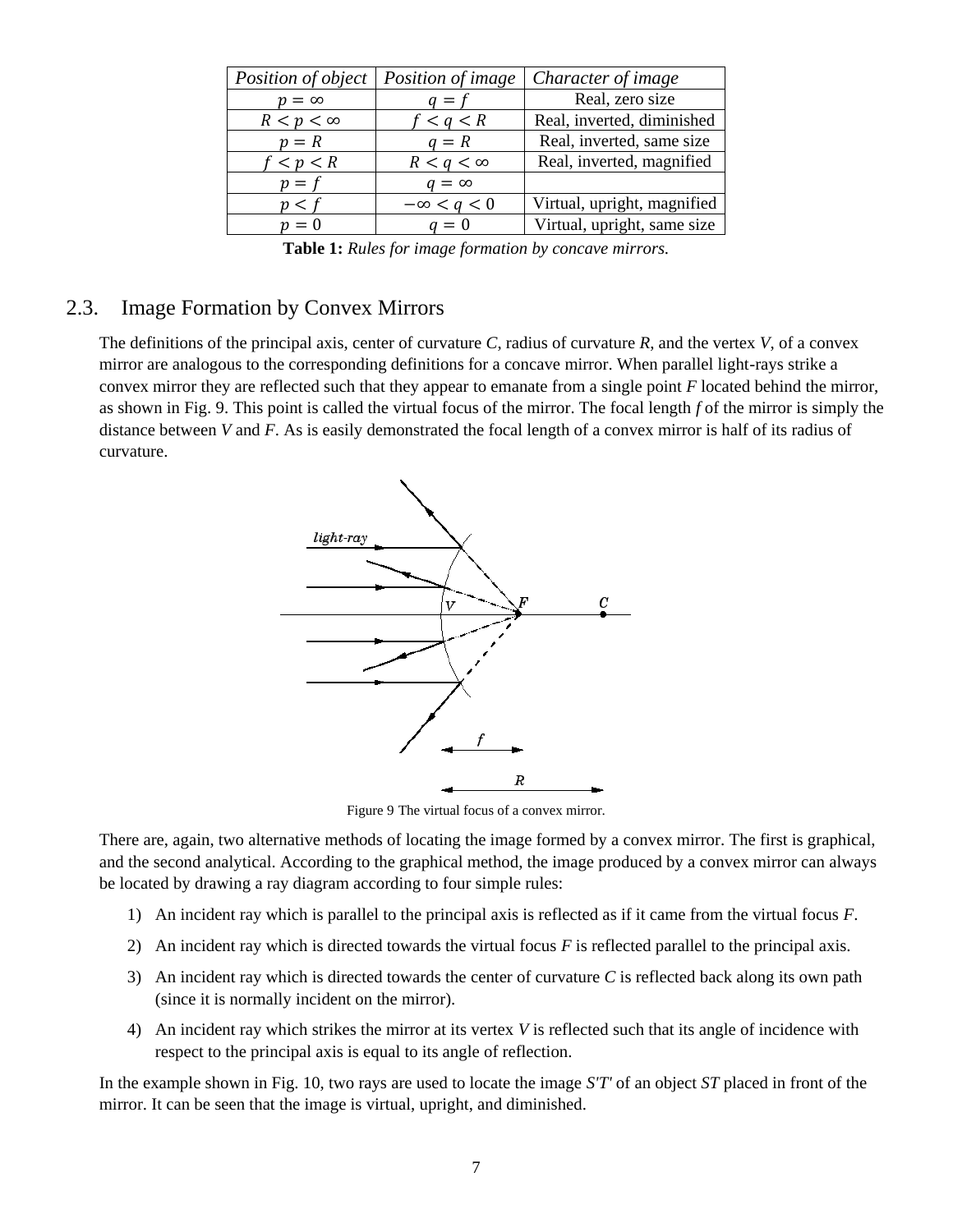

Figure 10. Image formation by a convex mirror

The focal length of a concave mirror, with a real focus, is always positive, and the focal length of a convex mirror, with a virtual focus, is always negative. Table 2 shows how the location and character of the image formed in a convex spherical mirror depend on the location of the object, according to Eqs. (2) and (8) (with  $f<0$ ).

|                  |           | Position of object   Position of image   Character of image |
|------------------|-----------|-------------------------------------------------------------|
| $p = \infty$     | $q = t$   | Virtual, zero size                                          |
| $0 < p < \infty$ | 0 < a < f | Virtual, upright, diminished                                |
| $p=0$            | $q=0$     | Virtual, upright, same size                                 |

**Table 2:** *Rules for image formation by convex mirrors.*

In summary, the formation of an image by a spherical mirror involves the crossing of light-rays emitted by the object and reflected off the mirror. If the light-rays actually cross in front of the mirror then the image is real. If the light-rays do not actually cross, but appear to cross when projected backwards behind the mirror, then the image is virtual. A real image can be projected onto a screen, a virtual image cannot. However, both types of images can be seen by an observer, and photographed by a camera. The magnification of the image is specified by Eq. (2), and the location of the image is determined by Eq. (8). These two formulae can be used to characterize both real and virtual images formed by either concave or convex mirrors, provided that the following sign conventions are observed:

- 1. The height *h'* of the image is positive if the image is upright, with respect to the object, and negative if the image is inverted.
- 2. The magnification *M* of the image is positive if the image is upright, with respect to the object, and negative if the image is inverted.
- 3. The image distance *q* is positive if the image is real, and, therefore, located in front of the mirror, and negative if the image is virtual, and, therefore, located behind the mirror.
- 4. The focal length *f* of the mirror is positive if the mirror is concave, so that the focal point *F* is located in front of the mirror, and negative if the mirror is convex, so that the focal point *F* is located behind the mirror.

Note that the front side of the mirror is defined to be the side from which the light is incident.

(more details:<https://farside.ph.utexas.edu/teaching/316/lectures/node138.html> )